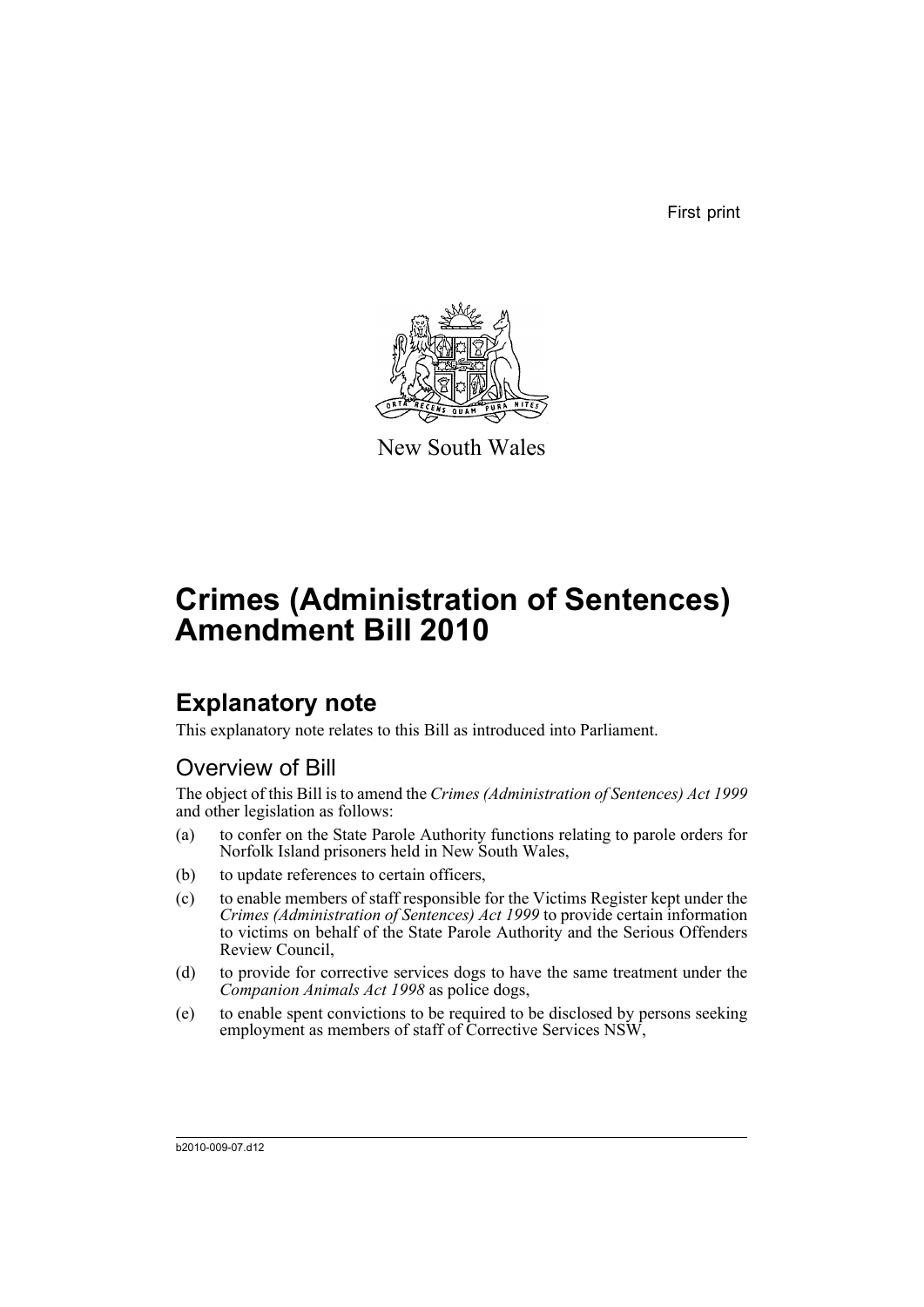Explanatory note

- (f) to enable an inmate to be compelled to attend before the Mental Health Review Tribunal,
- (g) to make a provision of a savings and transitional nature.

### Outline of provisions

**Clause 1** sets out the name (also called the short title) of the proposed Act.

**Clause 2** provides for the commencement of the proposed Act on the date of assent to the proposed Act.

#### **Schedule 1 Amendment of Crimes (Administration of Sentences) Act 1999 No 93**

#### **Norfolk Island prisoners**

Prisoners sentenced under Norfolk Island law may be removed to New South Wales correctional centres under the *Removal of Prisoners Act 2004* of Norfolk Island. Under Part 6 of the *Sentencing Act 2007* of Norfolk Island parole orders may be granted to Norfolk Island prisoners by the State Parole Authority.

**Schedule 1 [4]** inserts proposed Division 4A of Part 6 (proposed sections 160AB and 160AC). The proposed Division empowers the State Parole Authority to exercise the functions conferred on it under the Norfolk Island legislation with respect to parole orders. It also applies the *Crimes (Administration of Sentences) Act 1999* and the regulations under that Act to the exercise of those functions in so far as they are consistent with the Norfolk Island legislation. Functions are also conferred on the Probation and Parole Service with respect to Norfolk Island prisoners. The State Parole Authority and the Probation and Parole Service are not required to exercise any functions with respect to a Norfolk Island prisoner who is not in New South Wales, unless doing so in accordance with an agreement with the Administration of Norfolk Island. **Schedule 1 [1]** makes a consequential amendment.

**Schedule 1 [9]** validates previous acts or omissions by the State Parole Authority and the Probation and Parole Service in respect of Norfolk Island prisoners' parole if those acts or omissions could have been validly done had the proposed Division 4A of Part 6 been in force when the acts or omissions were done or omitted.

#### **References to officers**

**Schedule 1 [2], [3], [5] and [6]** update references to community offender services field officers.

#### **Provision of information and documents to victims**

**Schedule 1 [7]** enables members of staff of the agency responsible for keeping the Victims Register under the *Crimes (Administration of Sentences) Act 1999* to assist the Serious Offenders Review Council and the State Parole Authority to notify the victims of a serious offender after that Council forms an initial intention to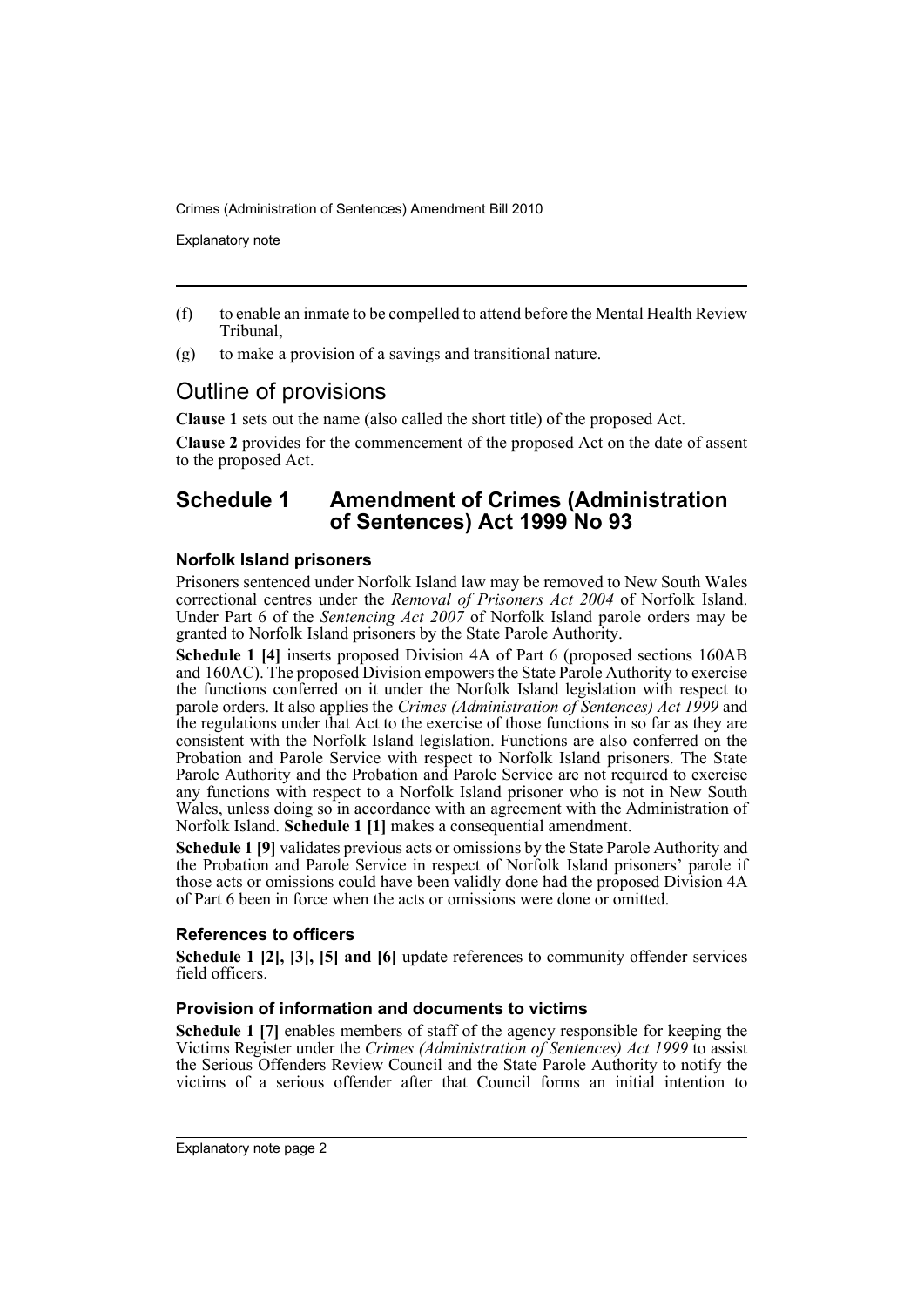Explanatory note

recommend a low security classification for the offender or that Authority forms an initial intention to make a parole order for the offender. Such staff may also assist the State Parole Authority to give the victim of a serious offender or the victim's authorised agent access to documents held in relation to the offender, being documents that the Authority has determined are to be provided, and assist with related ancillary functions.

#### **Savings and transitional provisions**

**Schedule 1 [8]** enables regulations containing savings and transitional provisions to be made consequent on the enactment of the proposed Act.

#### **Schedule 2 Amendment of other Acts and instruments**

#### **Companion Animals Act 1998 No 87**

**Schedule 2.1 [3]** exempts corrective services dogs from section 13 of the *Companion Animals Act 1998* (the *Act*), which makes it an offence for a person to have a dog in a public place if the person does not have the dog under the person's effective control by means of an adequate chain, cord or leash. The Act currently exempts police dogs and other types of dogs.

**Schedule 2.1 [4]** exempts corrective services dogs from section 14 of the Act, which prohibits dogs from being in certain public places, such as children's play areas and food preparation areas. Section 14 does not currently apply to police dogs or dogs being used to assist a person with a disability.

**Schedule 2.1 [5] and [6]** provide that offences under sections 16 and 17 of the Act, which relate to dog attacks, do not apply to corrective services dogs. **Schedule 2.1 [5]** also provides that section 25 of the Act, which imposes liability on a dog owner for injury or damage caused by the dog, does not apply to corrective services dogs. These sections do not currently apply to police dogs.

**Schedule 2.1 [2]** inserts a definition of *corrective services dog*, which means a dog that is being used on official duty by a correctional officer, into the Act. **Schedule 2.1 [1]** makes a consequential amendment to a note in the definition of *companion animal*.

#### **Companion Animals Regulation 2008**

**Schedule 2.2** provides that corrective services dogs (or attacks involving corrective services dogs while working or training) are not required to be registered under the *Companion Animals Act 1998*. Similar exemptions apply to police dogs.

#### **Crimes (Administration of Sentences) Regulation 2008**

**Schedule 2.3 [1]–[3]** update references to community offender services field officers.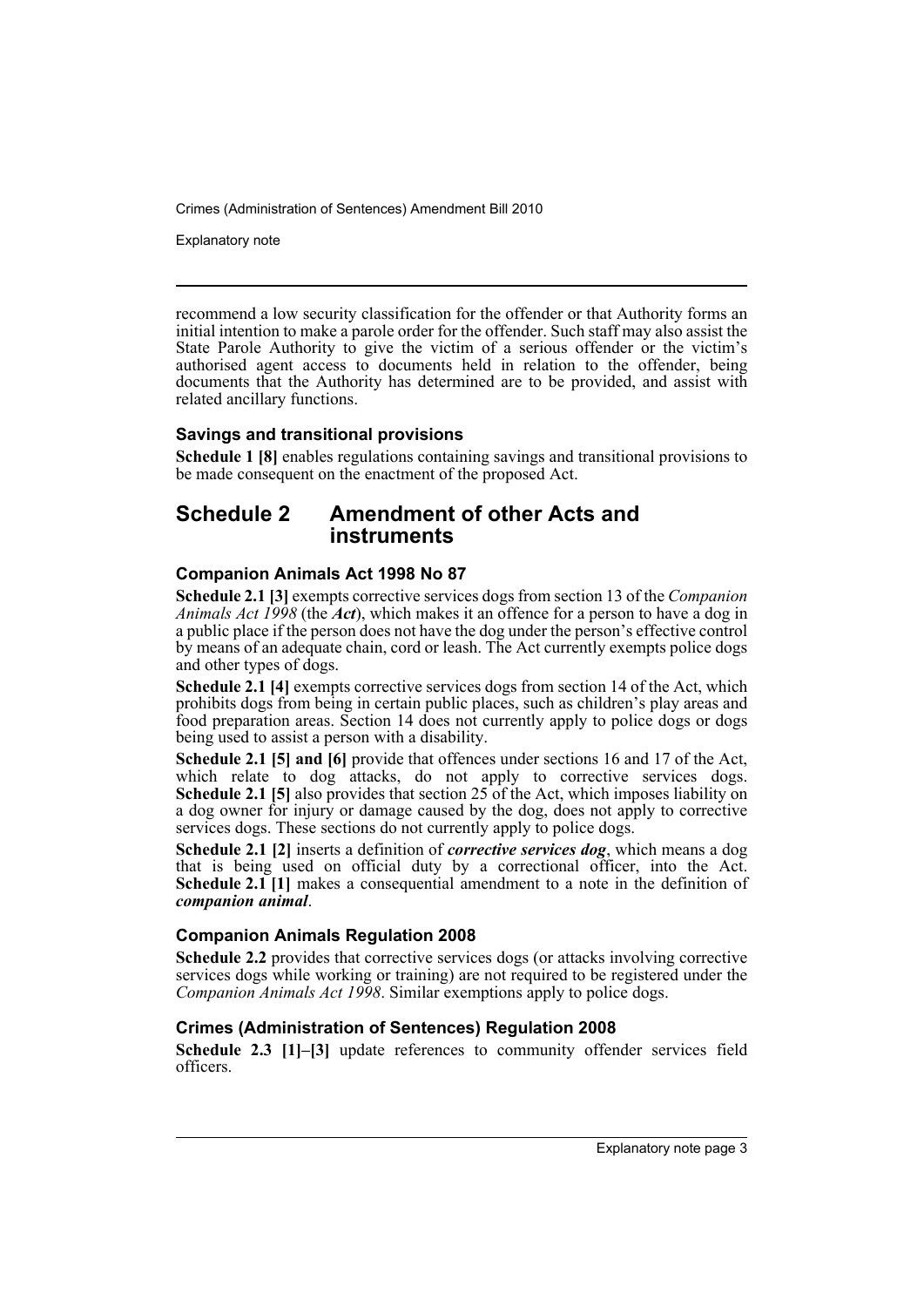Explanatory note

**Schedule 2.3 [4]** specifies provisions of the *Crimes (Administration of Sentences) Act 1999* that do and do not apply to the granting of parole orders to Norfolk Island prisoners in New South Wales correctional centres.

**Schedule 2.3 [5]** enables the Mental Health Review Tribunal to direct the Commissioner of Corrective Services to cause an inmate to attend before the Tribunal.

#### **Criminal Records Act 1991 No 8**

**Schedule 2.4** enables spent convictions to be required to be disclosed by persons seeking employment as members of staff of Corrective Services NSW by exempting those circumstances from the prohibition on such disclosures.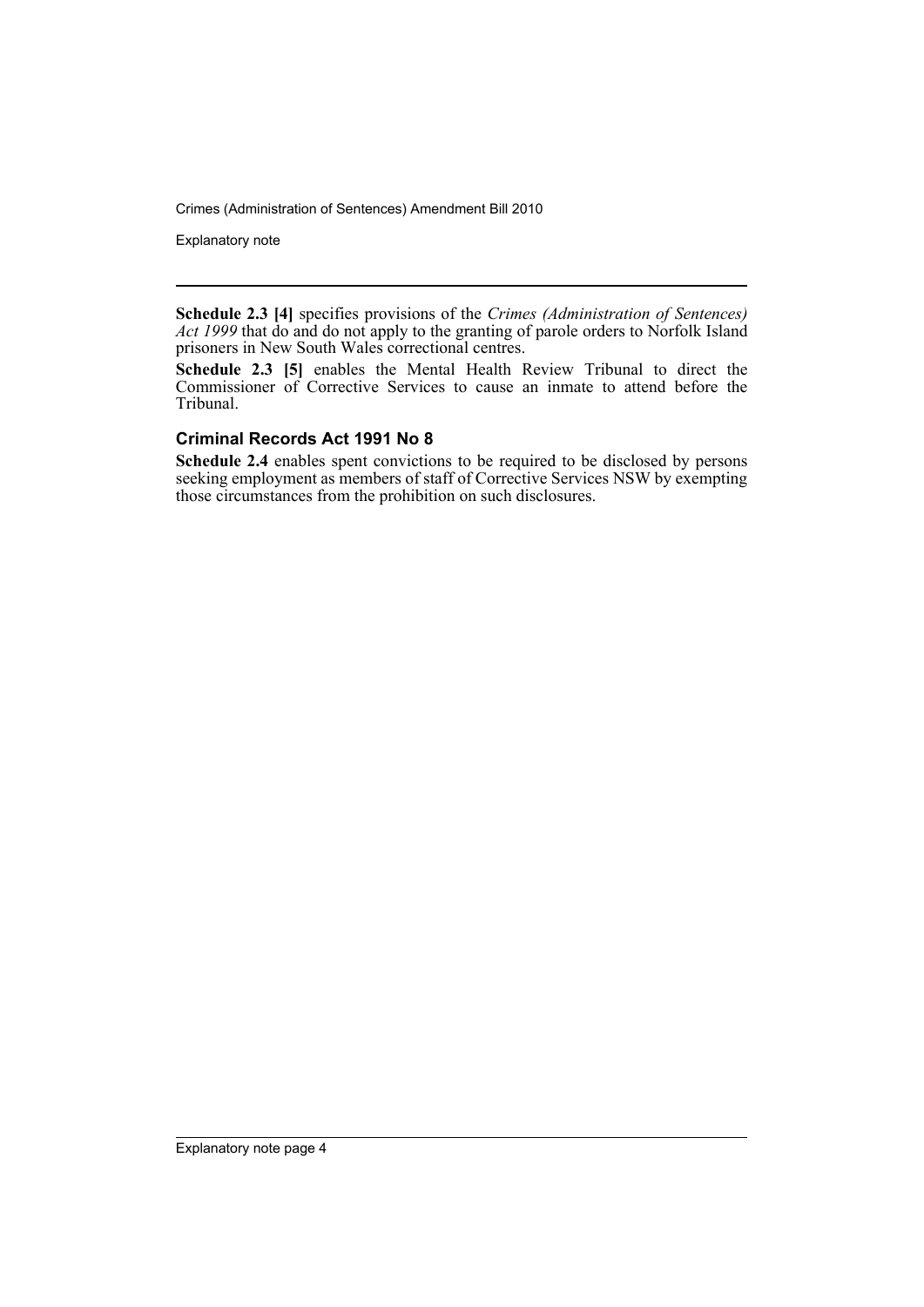First print



New South Wales

## **Crimes (Administration of Sentences) Amendment Bill 2010**

## **Contents**

|                                                                                | Page |
|--------------------------------------------------------------------------------|------|
| Name of Act                                                                    |      |
| Commencement                                                                   | 2    |
| Schedule 1 Amendment of Crimes (Administration of Sentences)<br>Act 1999 No 93 | 3    |
| Amendment of other Acts and instruments                                        | 6    |
|                                                                                |      |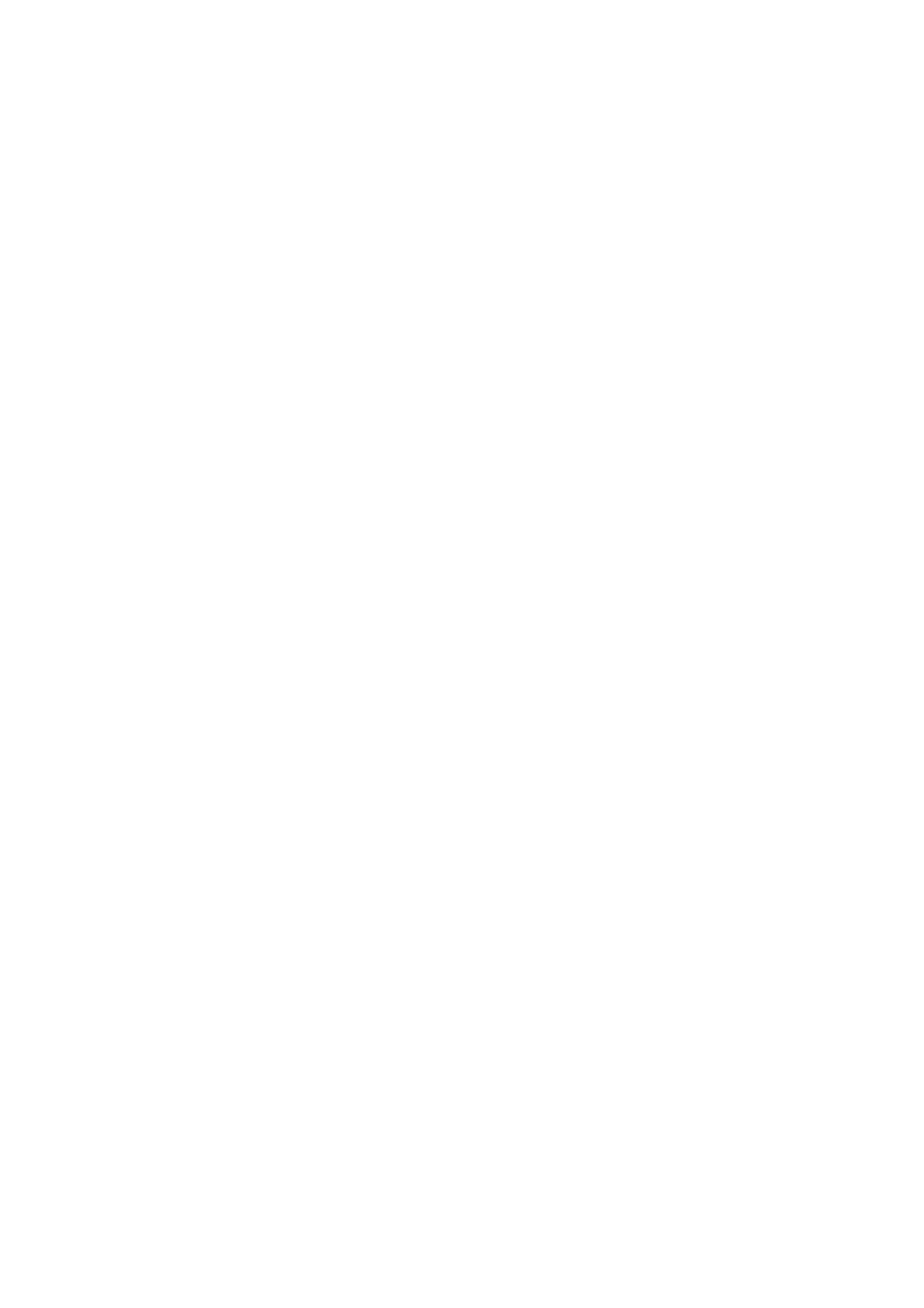

New South Wales

## **Crimes (Administration of Sentences) Amendment Bill 2010**

No , 2010

#### **A Bill for**

An Act to amend the *Crimes (Administration of Sentences) Act 1999* and other legislation with respect to the making of parole orders for Norfolk Island prisoners, corrective services dogs and the provision of information; and for other purposes.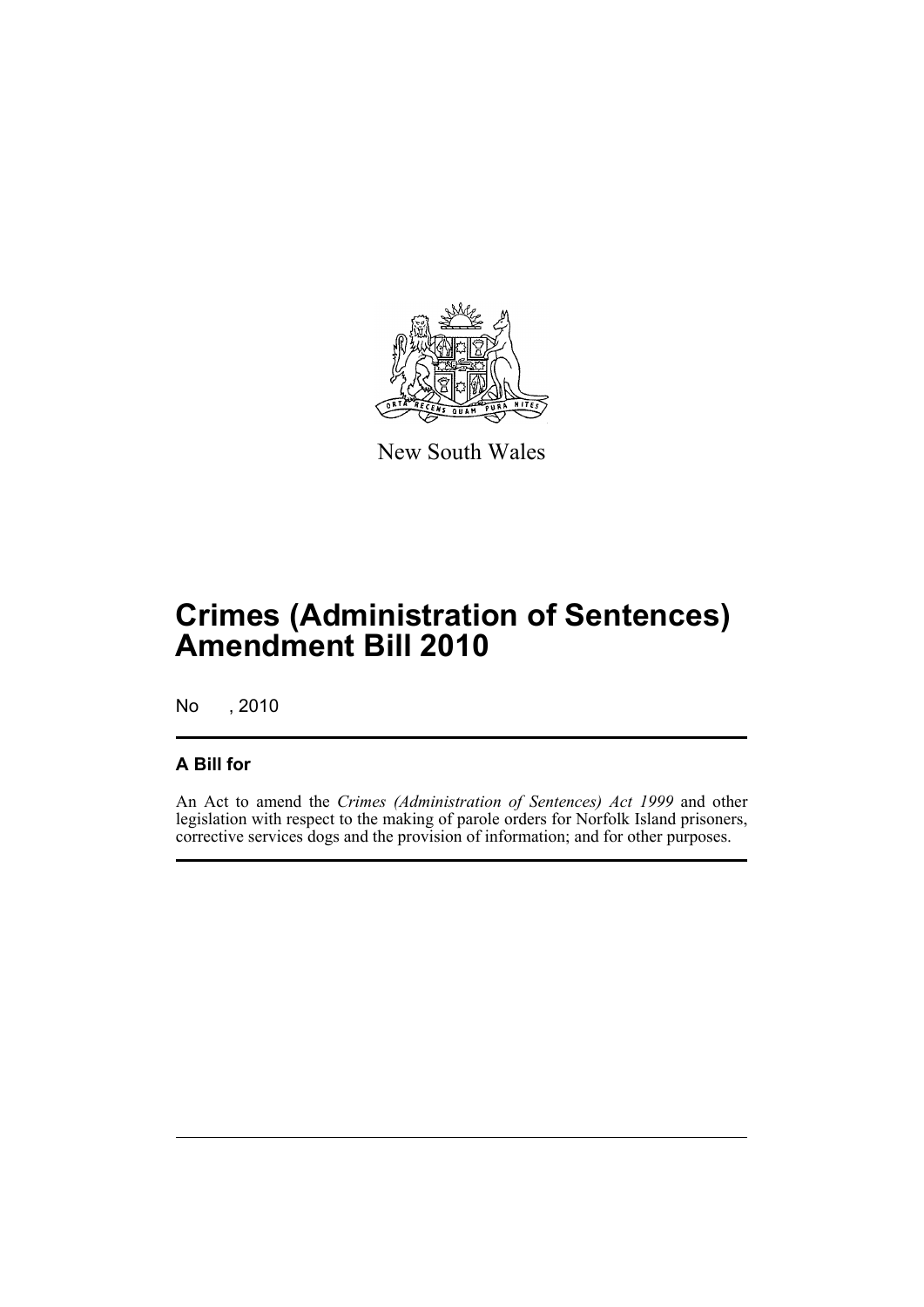<span id="page-7-1"></span><span id="page-7-0"></span>

|   | The Legislature of New South Wales enacts:                                 | 1             |
|---|----------------------------------------------------------------------------|---------------|
| 1 | Name of Act                                                                | $\mathcal{P}$ |
|   | This Act is the Crimes (Administration of Sentences) Amendment<br>Act 2010 | 3<br>4        |
|   | Commencement                                                               | 5             |
|   | This Act commences on the date of assent to this Act.                      | 6             |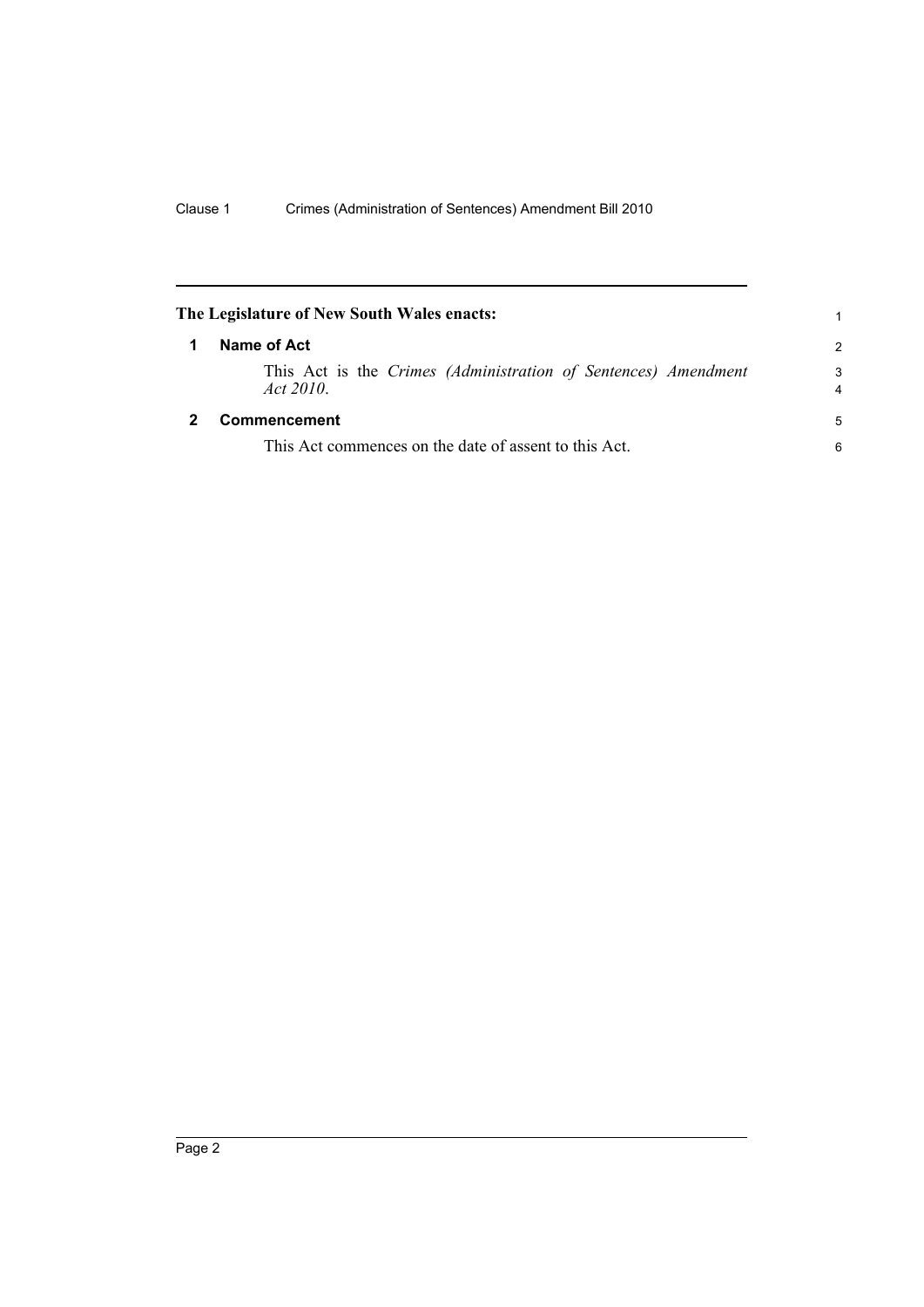Amendment of Crimes (Administration of Sentences) Act 1999 No 93 Schedule 1

| <b>Schedule 1</b> |  | <b>Amendment of Crimes (Administration</b><br>of Sentences) Act 1999 No 93                                                                         |  |
|-------------------|--|----------------------------------------------------------------------------------------------------------------------------------------------------|--|
| [1]               |  | Section 48 Conveyance and detention of prisoners from Norfolk Island                                                                               |  |
|                   |  | Insert ", the <i>Sentencing Act 2007</i> of Norfolk Island and Division 4A of Part 6<br>of this Act" after "Norfolk Island Act" in section 48 (6). |  |
| $[2]$             |  | Sections 107, 235E (1) and 235F (2)                                                                                                                |  |

Insert instead "*community offender services field officer*". **[3] Sections 112 (1) (b), 117 (g) and 235E (2)**  Omit "community service field officers" wherever occurring. Insert instead "community offender services field officers". Insert after Division 4: **Division 4A Parole orders for prisoners received from** 

#### **160AB Definitions**

In this Division: *modification* includes addition, exception, omission or substitution. *Norfolk Island Act* means the *Sentencing Act 2007* of Norfolk Island. *offender* means a person who is serving in New South Wales a sentence by way of full-time detention imposed under a law in force in Norfolk Island.

#### **160AC Parole orders for prisoners from Norfolk Island**

- (1) The Parole Authority has, and may exercise, in relation to an offender the functions of a Board under Part 6 of the Norfolk Island Act.
- (2) This Act and the regulations apply to and in respect of the parole of an offender, and a parole order made by the Parole Authority for an offender under the Norfolk Island Act, in the same way as they apply to any other offender or parole order to which Part 6 of this Act applies. However, this Act and the regulations do not

Page 3

<span id="page-8-0"></span>

#### **[4] Part 6, Division 4A**

# **Norfolk Island**

Omit "*community service field officer*" wherever occurring.

1  $\mathfrak{p}$ 

 $\overline{a}$ 4 5

6 7 8

9 10 11

12 13

 $14$ 15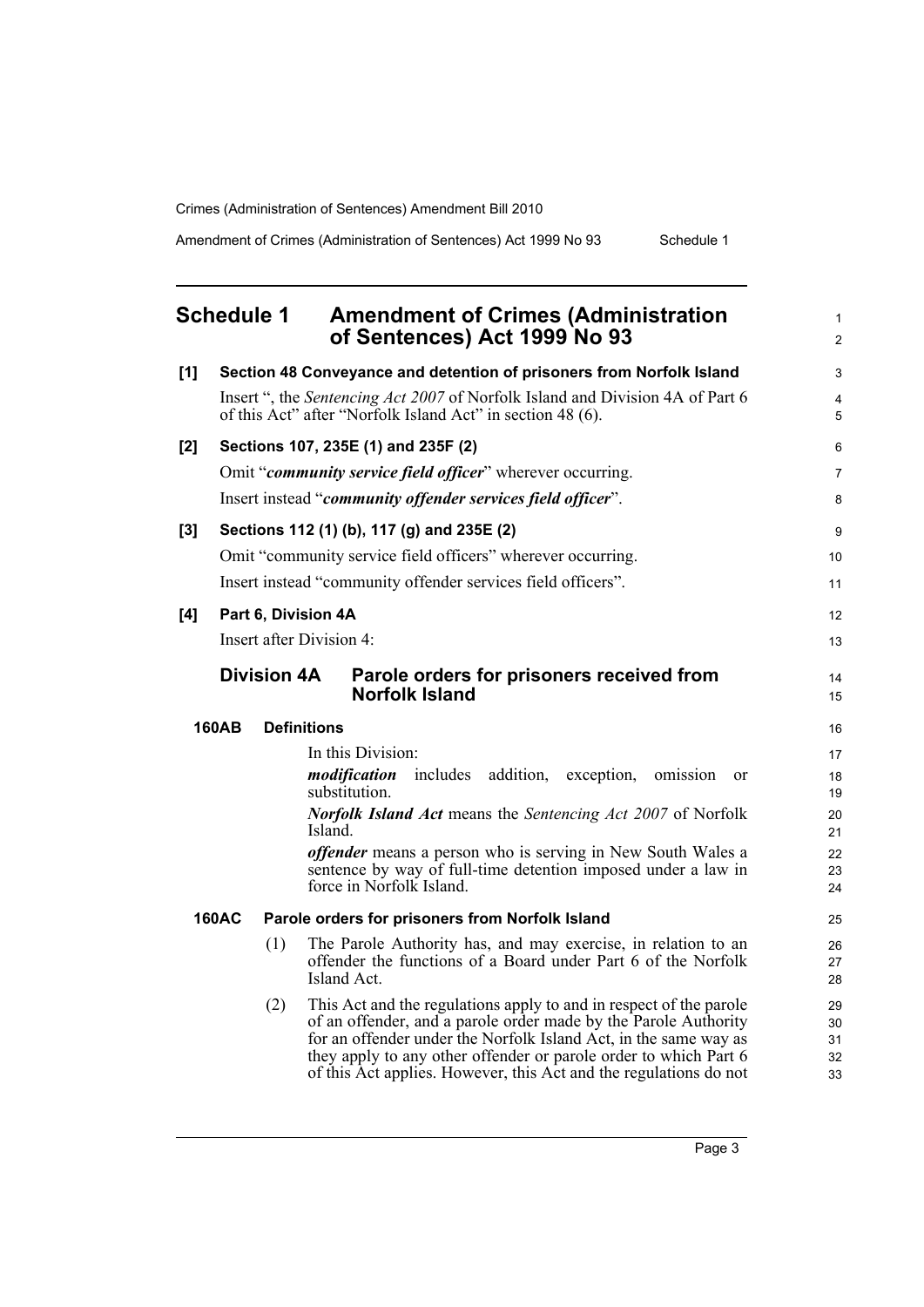| Schedule 1 |                                                                                                 | Amendment of Crimes (Administration of Sentences) Act 1999 No 93                                                                                                                                                                                                                                                                                               |                                                   |  |
|------------|-------------------------------------------------------------------------------------------------|----------------------------------------------------------------------------------------------------------------------------------------------------------------------------------------------------------------------------------------------------------------------------------------------------------------------------------------------------------------|---------------------------------------------------|--|
|            |                                                                                                 | apply to the extent to which they are inconsistent with the<br>Norfolk Island Act.<br>Note. Section 151 (10) of the Norfolk Island Act requires the Parole<br>Authority, when making a parole order, to exercise its duties in<br>accordance with the legislation, rules and procedures applicable under<br>the Crimes (Administration of Sentences) Act 1999. | 1<br>$\overline{2}$<br>3<br>4<br>$\mathbf 5$<br>6 |  |
|            | (3)                                                                                             | The regulations may provide that any specified provision of this<br>Act or the regulations:<br>does or does not apply to the parole of an offender or a<br>(a)                                                                                                                                                                                                 | 7<br>8                                            |  |
|            |                                                                                                 | parole order for an offender, or<br>applies to and in respect of the parole of an offender or a<br>(b)<br>parole order for an offender with such modifications as the<br>regulations may prescribe.                                                                                                                                                            | 9<br>10<br>11<br>12 <sup>2</sup><br>13            |  |
|            | (4)                                                                                             | The Probation and Parole Service has the same functions in<br>respect of an offender as it has in respect of any other offender to<br>which Part 6 of this Act applies.                                                                                                                                                                                        | 14<br>15<br>16                                    |  |
|            | (5)                                                                                             | Despite any other provision of this section, the Parole Authority<br>and the Probation and Parole Service are not required to exercise<br>any functions in respect of an offender who is not in New South<br>Wales unless they are doing so in accordance with an agreement<br>with the Administration of Norfolk Island.                                      | 17<br>18<br>19<br>20<br>21                        |  |
| [5]        |                                                                                                 | Section 235E Functions of community offender services field officers                                                                                                                                                                                                                                                                                           | 22                                                |  |
|            |                                                                                                 | Omit "Community service field officers" from section 235E (3).                                                                                                                                                                                                                                                                                                 | 23                                                |  |
|            | Insert instead "Community offender services field officers".                                    |                                                                                                                                                                                                                                                                                                                                                                | 24                                                |  |
| [6]        |                                                                                                 | <b>Section 235F Common work sites</b>                                                                                                                                                                                                                                                                                                                          | 25                                                |  |
|            | Omit "community service field officer" from section 235F (1) (a) and (b)<br>wherever occurring. |                                                                                                                                                                                                                                                                                                                                                                |                                                   |  |
|            |                                                                                                 | Insert instead "community offender services field officer".                                                                                                                                                                                                                                                                                                    | 28                                                |  |
| $[7]$      |                                                                                                 | <b>Section 256 Victims Register</b>                                                                                                                                                                                                                                                                                                                            | 29                                                |  |
|            |                                                                                                 | Insert after section $256(4)$ :                                                                                                                                                                                                                                                                                                                                | 30                                                |  |
|            | (4A)                                                                                            | Members of staff of the government agency that keeps the<br>Victims Register may assist:                                                                                                                                                                                                                                                                       | 31<br>32                                          |  |
|            |                                                                                                 | the Review Council and the Parole Authority to give<br>(a)<br>notices to victims under sections 67 and 145, and                                                                                                                                                                                                                                                | 33<br>34                                          |  |
|            |                                                                                                 | the Parole Authority to give a victim of a serious offender<br>(b)<br>or a victim's authorised agent access to documents<br>specified by the Parole Authority for the purposes of<br>section 193A, and                                                                                                                                                         | 35<br>36<br>37<br>38                              |  |
|            |                                                                                                 |                                                                                                                                                                                                                                                                                                                                                                |                                                   |  |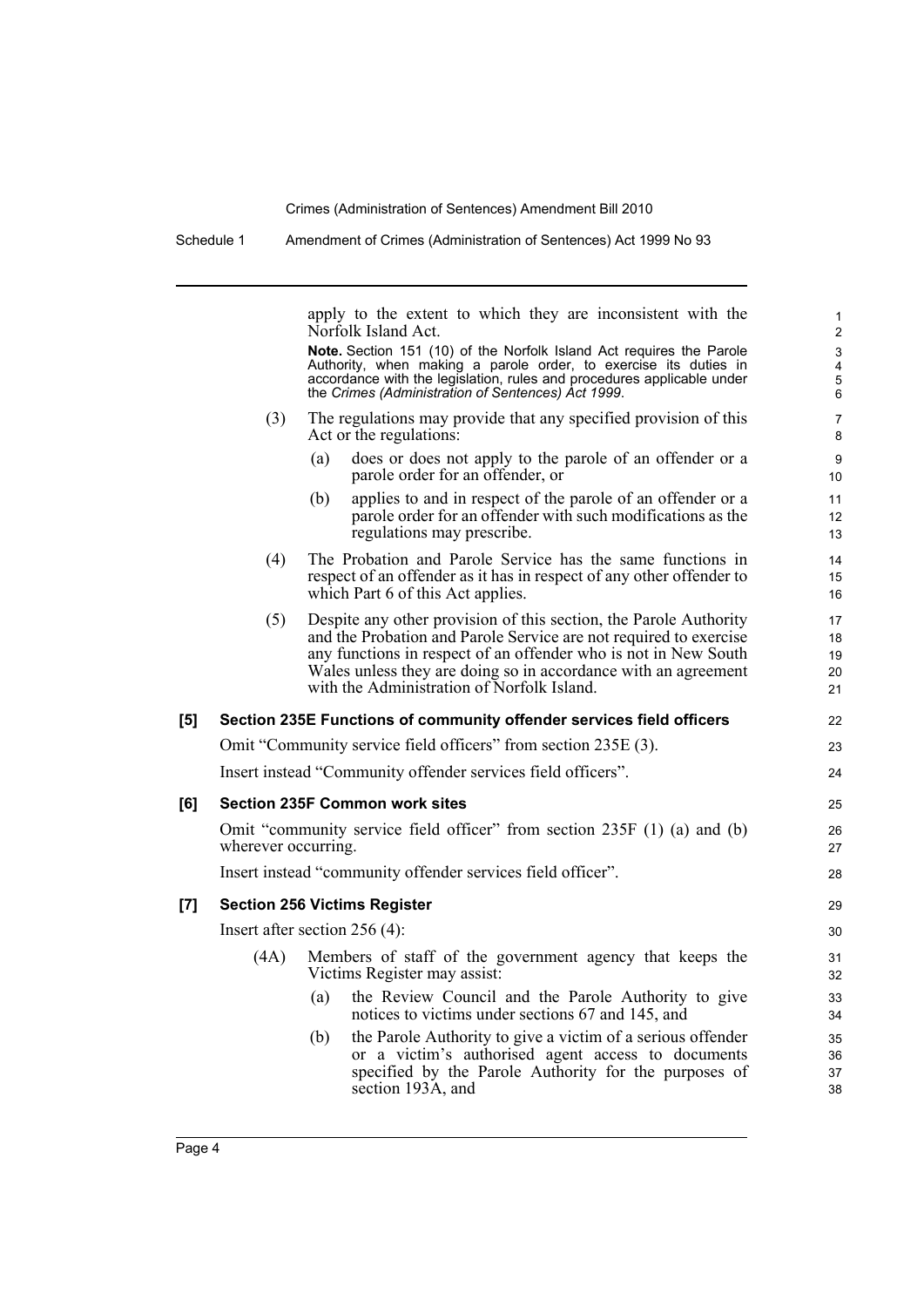**[9] Schedule 5**

Amendment of Crimes (Administration of Sentences) Act 1999 No 93 Schedule 1

|     |                   | (c)       | the Review Council and the Parole Authority to carry out<br>other ancillary functions relating to the matters referred to<br>in paragraphs (a) and (b). | $\mathbf{1}$<br>$\overline{c}$<br>3 |
|-----|-------------------|-----------|---------------------------------------------------------------------------------------------------------------------------------------------------------|-------------------------------------|
| [8] |                   |           | Schedule 5 Savings, transitional and other provisions                                                                                                   | 4                                   |
|     |                   |           | Insert at the end of clause $1(1)$ :                                                                                                                    | 5                                   |
|     |                   |           | Crimes (Administration of Sentences) Amendment Act 2010                                                                                                 | 6                                   |
| [9] | <b>Schedule 5</b> |           |                                                                                                                                                         | $\overline{7}$                      |
|     |                   |           | Insert at the end of the Schedule with appropriate Part and clause numbering:                                                                           | 8                                   |
|     | <b>Part</b>       |           | Provision consequent on enactment of                                                                                                                    | 9                                   |
|     |                   |           | <b>Crimes (Administration of Sentences)</b>                                                                                                             | 10                                  |
|     |                   |           | <b>Amendment Act 2010</b>                                                                                                                               | 11                                  |
|     |                   |           | Validation of acts and omissions relating to Norfolk Island                                                                                             | 12                                  |
|     |                   | prisoners |                                                                                                                                                         | 13                                  |
|     |                   |           | Anything done or omitted by or on behalf of the Parole Authority                                                                                        | 14                                  |
|     |                   |           | or the Probation and Parole Service in respect of an offender                                                                                           | 15                                  |
|     |                   |           | within the meaning of Division 4A of Part $\bar{6}$ (as inserted by the                                                                                 | 16                                  |
|     |                   |           | Crimes (Administration of Sentences) Amendment Act 2010), and<br>that would have been valid had that Division been in force when                        | 17                                  |
|     |                   |           | the thing was done or omitted, is taken to be (and always to have                                                                                       | 18<br>19                            |
|     |                   |           | been) validly done or omitted.                                                                                                                          | 20                                  |
|     |                   |           |                                                                                                                                                         |                                     |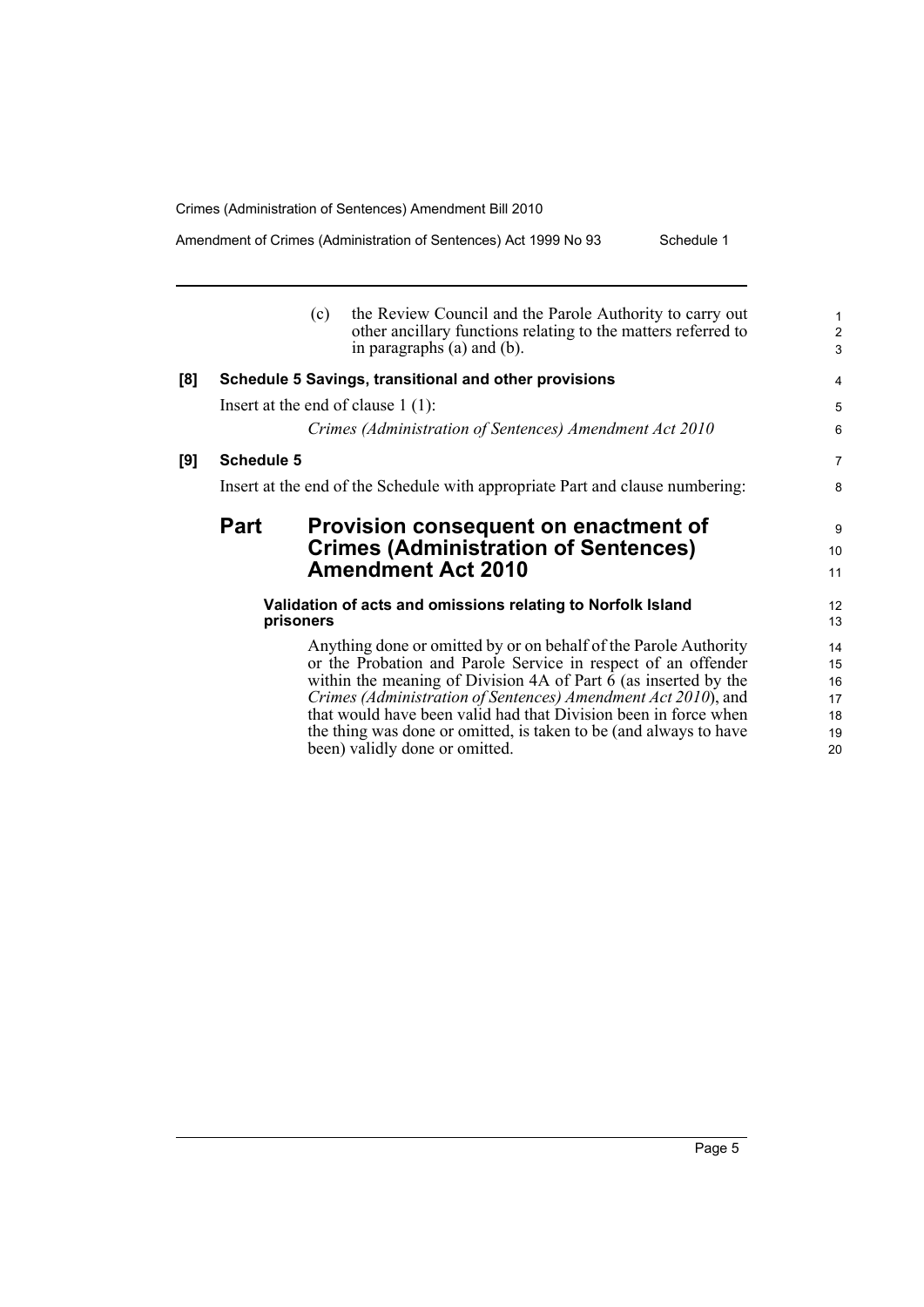<span id="page-11-0"></span>

|       | <b>Schedule 2</b><br><b>Amendment of other Acts and</b><br><b>instruments</b>                                                                                                                                                                  | $\mathbf{1}$<br>$\overline{2}$ |
|-------|------------------------------------------------------------------------------------------------------------------------------------------------------------------------------------------------------------------------------------------------|--------------------------------|
| 2.1   | <b>Companion Animals Act 1998 No 87</b>                                                                                                                                                                                                        | 3                              |
| [1]   | <b>Section 5 Definitions</b>                                                                                                                                                                                                                   | 4                              |
|       | Omit "and police dogs" from the note to the definition of <i>companion animal</i><br>in section $5(1)$ .                                                                                                                                       | 5<br>6                         |
|       | Insert instead ", police dogs and corrective services dogs".                                                                                                                                                                                   | $\overline{7}$                 |
| [2]   | Section 5 (1)                                                                                                                                                                                                                                  | 8                              |
|       | Insert in alphabetical order:                                                                                                                                                                                                                  | 9                              |
|       | <i>corrective services dog</i> means a dog that is being used on official<br>duty by a correctional officer (within the meaning of the Crimes<br>(Administration of Sentences) Act 1999).                                                      | 10<br>11<br>12                 |
|       | Note. This Act contains special exemptions for corrective services<br>dogs. Because this definition requires that the dog is being used on<br>official duty by a correctional officer, the exemptions apply only when the<br>dog is "on duty". | 13<br>14<br>15<br>16           |
| $[3]$ | Section 13 Responsibilities while dog in public place                                                                                                                                                                                          | 17                             |
|       | Insert after section 13 $(5)$ (e):                                                                                                                                                                                                             | 18                             |
|       | (e1)<br>a corrective services dog, or                                                                                                                                                                                                          | 19                             |
| [4]   | Section 14 Dogs prohibited in some public places                                                                                                                                                                                               | 20                             |
|       | Insert after section $14(8)(b)$ :                                                                                                                                                                                                              | 21                             |
|       | a corrective services dog.<br>(c)                                                                                                                                                                                                              | 22                             |
| [5]   | Sections 16 (3) and 25 (3)                                                                                                                                                                                                                     | 23                             |
|       | Insert "or a corrective services dog" after "police dog" wherever occurring.                                                                                                                                                                   | 24                             |
| [6]   | Section 17 Dog must not be encouraged to attack                                                                                                                                                                                                | 25                             |
|       | Insert "or correctional officer (within the meaning of the Crimes<br>(Administration of Sentences) Act 1999)" after "police officer"<br>in<br>section $17(2)$ (b).                                                                             | 26<br>27<br>28                 |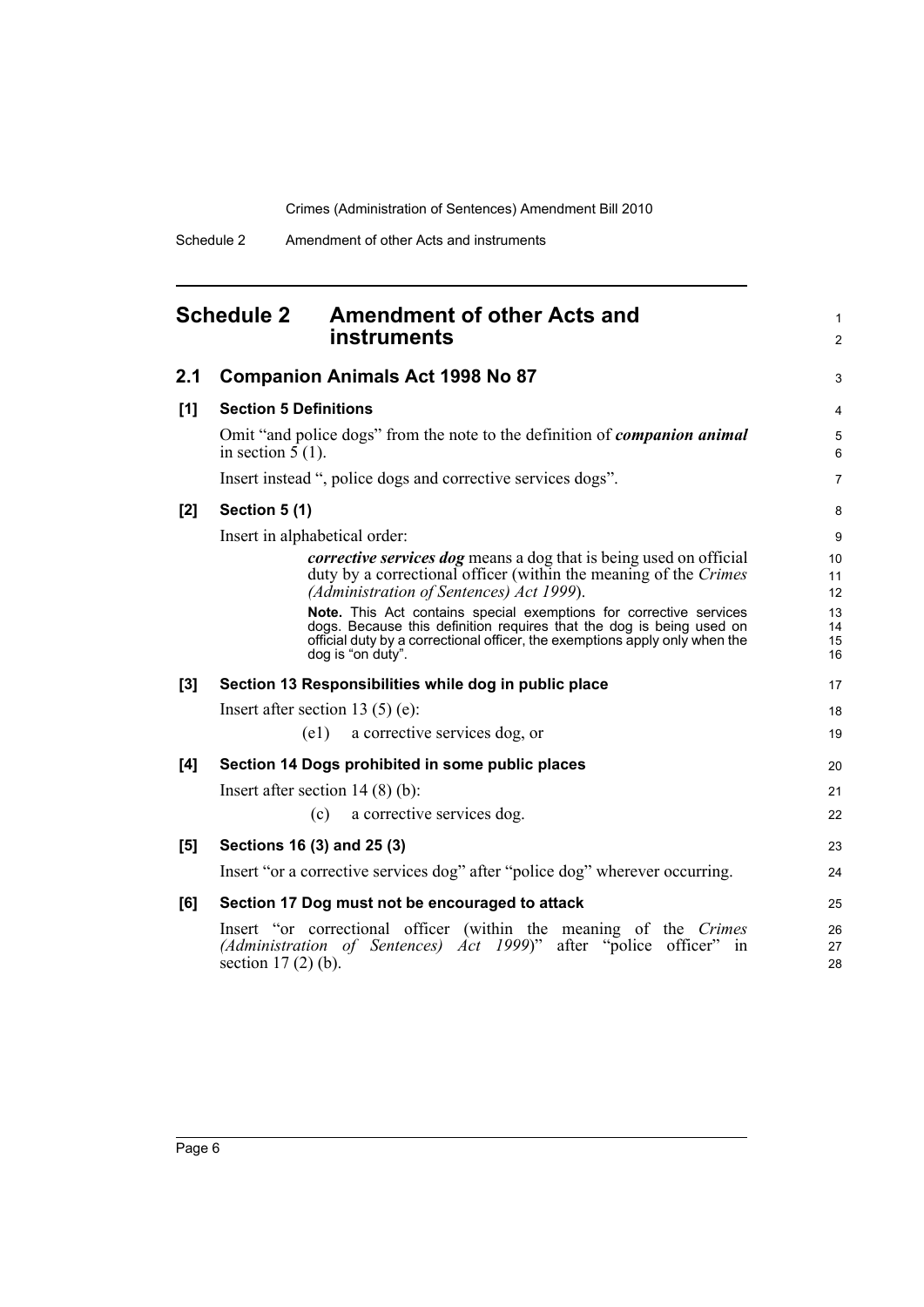| 2.2 | <b>Companion Animals Regulation 2008</b>                                                                                                                                                                                                                                                                                                                                                    | 1                                      |
|-----|---------------------------------------------------------------------------------------------------------------------------------------------------------------------------------------------------------------------------------------------------------------------------------------------------------------------------------------------------------------------------------------------|----------------------------------------|
| [1] | <b>Clause 16 Exemptions from registration requirement</b>                                                                                                                                                                                                                                                                                                                                   | $\overline{c}$                         |
|     | Insert after clause 16 (h):<br>(h1)<br>a dog that is ordinarily used on official duty by a<br>correctional officer (within the meaning of the Crimes<br>(Administration of Sentences) Act 1999),                                                                                                                                                                                            | 3<br>4<br>5<br>6                       |
| [2] | Clause 33A Dog attack information on the Register                                                                                                                                                                                                                                                                                                                                           | 7                                      |
|     | Insert "or corrective services dog" after "police dog" in clause 33A (4) (c).                                                                                                                                                                                                                                                                                                               | 8                                      |
| 2.3 | <b>Crimes (Administration of Sentences) Regulation 2008</b>                                                                                                                                                                                                                                                                                                                                 | 9                                      |
| [1] | <b>Clause 188 Conduct at work sites</b>                                                                                                                                                                                                                                                                                                                                                     | 10                                     |
|     | Omit "community service field officer" from clause 188 (b), (c) and (e)<br>wherever occurring.                                                                                                                                                                                                                                                                                              | 11<br>12                               |
|     | Insert instead "community offender services field officer".                                                                                                                                                                                                                                                                                                                                 | 13                                     |
| [2] | Clause 220 Appointment of community offender services field officers                                                                                                                                                                                                                                                                                                                        | 14                                     |
|     | Omit "community service field officer" from clause 220 (1).                                                                                                                                                                                                                                                                                                                                 | 15                                     |
|     | Insert instead "community offender services field officer".                                                                                                                                                                                                                                                                                                                                 | 16                                     |
| [3] | Clause 221 Community offender services field officer to report to<br>assigned officer                                                                                                                                                                                                                                                                                                       |                                        |
|     | Omit "community service field officer".                                                                                                                                                                                                                                                                                                                                                     | 19                                     |
|     | Insert instead "community offender services field officer".                                                                                                                                                                                                                                                                                                                                 | 20                                     |
| [4] | Clause 241A                                                                                                                                                                                                                                                                                                                                                                                 | 21                                     |
|     | Insert after clause 241:                                                                                                                                                                                                                                                                                                                                                                    | 22                                     |
|     | 241A<br>Norfolk Island parole orders                                                                                                                                                                                                                                                                                                                                                        | 23                                     |
|     | (1)<br>The following provisions of the Act apply to and in respect of the<br>parole of an offender and a Norfolk Island parole order in the<br>same way as they apply to and in respect of the parole of any<br>other offender or parole order to which Part 6 of the Act applies:<br>sections $139-141A$ ,<br>(a)<br>sections $145-154$ ,<br>(b)<br>sections 169, 179, 180 and 182.<br>(c) | 24<br>25<br>26<br>27<br>28<br>29<br>30 |